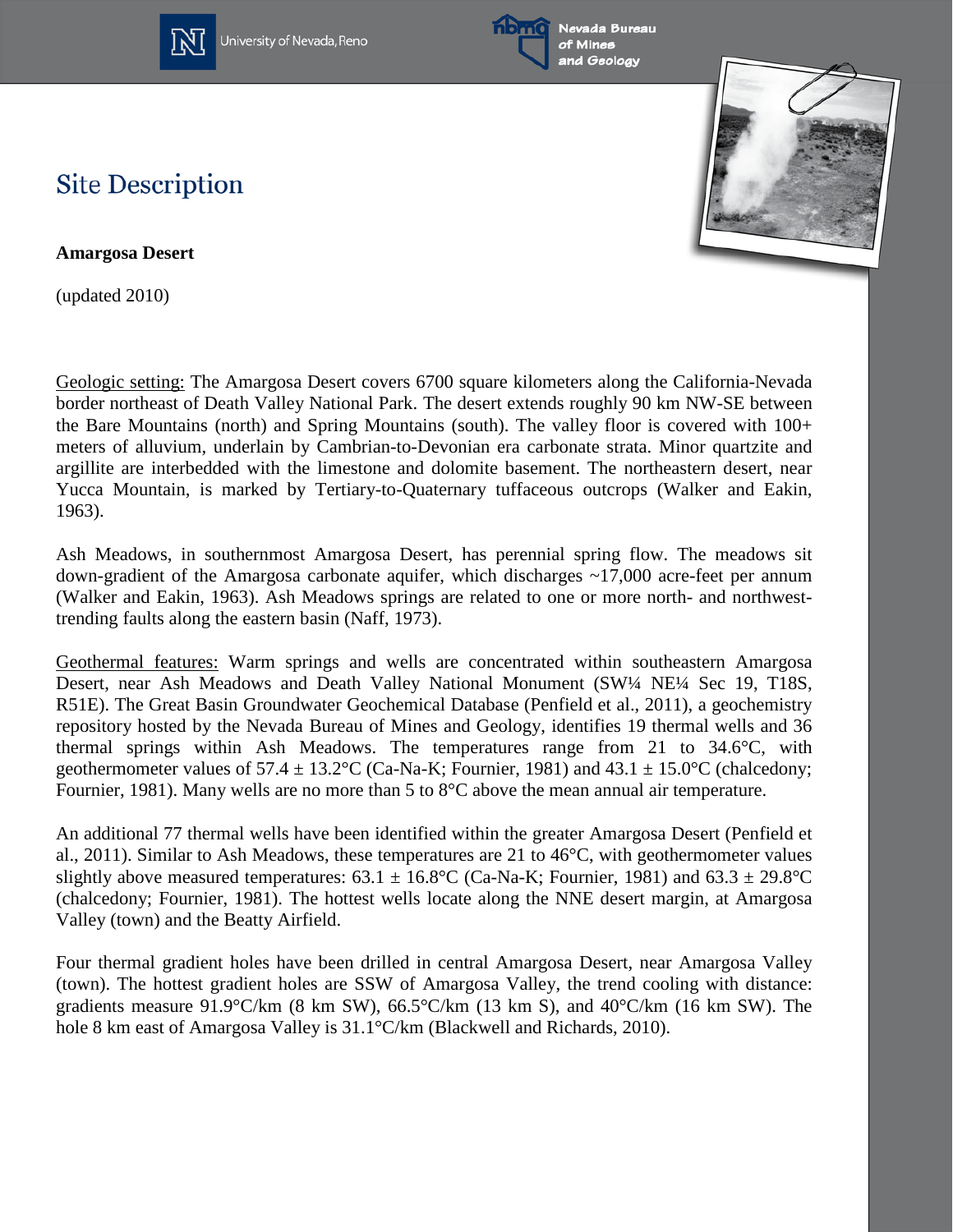

University of Nevada, Reno



**Site Description** 



*Big Spring, Ash Meadow Spring, Deep Spring, etc*: Springs at Ash Meadows range from 21 to 34.6°C, with discharge of 3785-6711 L/min (Hughes, 1966; Mifflin, 1968; Center for Water Resources Research, 1973). Secondary permeability controls groundwater movement through extensive Ash Meadows travertine deposits (Naff, 1973), via fractures and dissolution. Diving expeditions report 40-m-deep conduits at Devils Hole and 100-m lateral passages (Walker and Eakin, 1963). The water is sourced from Paleozoic-era carbonates, which outcrop northeast of the springs (Dudley and Larson, 1976).

The endangered Amargosa pupfish occurred in 10 Amargosa Desert spring systems historically. The springs have been designated Critical Habitat within the Ash Meadows National Wildlife Refuge (U.S. Fish and Wildlife Service, 2010).

Leasing information: None available.

Bibliography:

Blackwell, D. and Richards, M., 2010 (ongoing), SMU Geothermal Lab Geothermal Data Files, Southern Methodist University Geothermal Laboratory, Dallas, Texas, [http://www.smu.edu/geothermal/georesou/nevada.htm].

Center for Water Resources Research, 1973; Nevada University, Reno, Desert Research Institute, Center for Water Resources Research: Computer Data Bank.

Dudley, W.W., Jr., and Larson, J.D., 1976, Effect of Irrigation Pumping on Desert Pupfish Habitats in Ash Meadows, Nye County, Nevada: U.S. Geological Survey Professional Paper 927, 52 p.

Hughes, J.L., 1966, Some Aspects of the Hydrogeology of the Spring Mountains and Pahrump Valley, Nevada, and Environs, as Determined by Spring Evaluation [M.S. Thesis]: University of Nevada, Reno, 116 p.

Mifflin, M.D., 1968, Delineation of Ground-Water Flow Systems in Nevada: Nevada University, Reno, Desert Research Institute, Center for Water Resources Research Technical Report H-W, no. 4, 110 p.

Naff, R.L., 1973, Hydrogeology of the Southern Part of Amargosa Desert in Nevada [M.S. Thesis]: University of Nevada, Reno, 207 p.